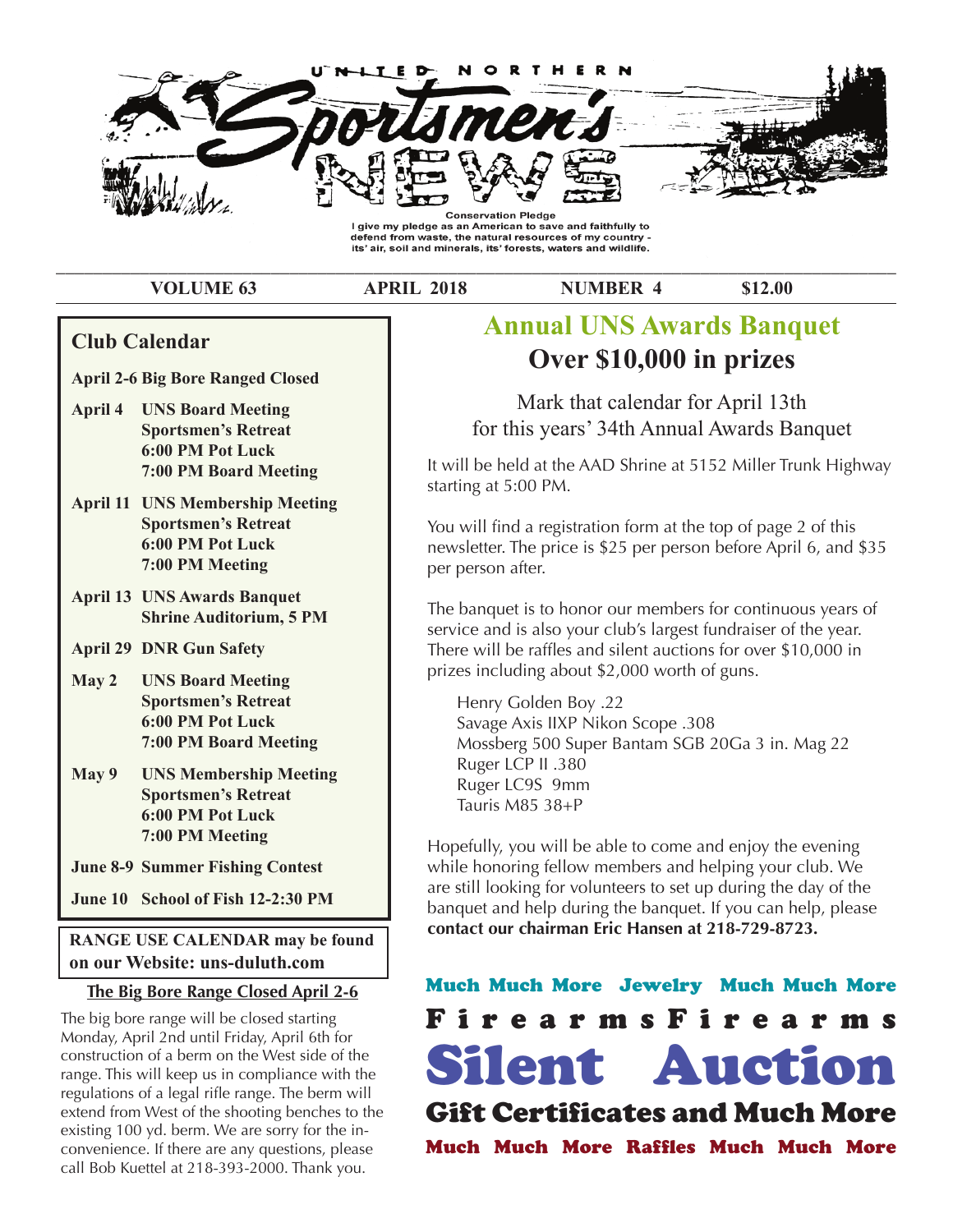#### **2018 UNITED NORTHERN SPORTSMEN'S AWARDS BANQUET REGISTRATION FORM**

**\_\_\_\_\_\_\_\_\_\_\_\_\_\_\_\_\_\_\_\_\_\_\_\_\_\_\_\_\_\_\_\_\_\_\_\_\_\_\_\_\_\_\_\_\_\_\_\_\_\_\_\_\_\_\_\_\_\_\_\_\_\_\_\_\_\_\_\_\_\_\_\_\_\_\_\_\_\_\_\_\_\_\_\_\_\_\_\_\_**

**NAME(S):**  $\blacksquare$ 

## **ADDRESS: \_\_\_\_\_\_\_\_\_\_\_\_\_\_\_\_\_\_\_\_\_\_\_\_\_\_\_\_\_\_\_\_\_\_\_\_\_\_\_\_\_\_\_\_\_\_\_\_\_\_\_\_\_\_\_\_\_\_\_\_\_\_\_\_\_\_\_\_\_\_\_\_\_\_\_\_\_\_\_**

#### **EMAIL ADDRESS PHONE NUMBER**

**NUMBER ATTENDING (\$25 PER PERSON)\_\_\_\_\_\_\_\_\_\_\_**

**PLEASE PROVIDE NAMES OF ALL ATTENDING. Mail your registration form, along with a check payable to the United Northern Sportsmen (UNS) to: Dan Smestad, 4136 Kingston Road, Duluth, MN 55803, 525-3669. Request must be received by March 30th to be eligible for Early Bird Drawing. After April 6th the cost will be \$35 per person. Tickets will be picked up at the door.**

## **United Northern Sportsmen's School of Fish on June 10, 2018**

School of Fish is a 2 1/2-hour fishing class (Noon-2:30 PM) open to kids ages 6 up to 12 taught by pro angler and television show host Mike Frisch. Students learn about lakes, finding fish in those lakes and some great ways to catch them. They also learn to tie a fishing knot and rig and use a slip-bobber setup.

School of Fish kids attending will receive: \*Rod & reel \*Tackle box with Northland Tackle \*Cabela's \$10 gift card \*School of Fish 32-page full color workbook \*KLN/Shearer's Snack pack \*\$50+ in value in the equipment pack! Most importantly, however, they leave class with the knowledge and skills to go fishing!

Also, two 2018 School of Fish graduates will be drawn to have the opportunity to be a guest on Fishing the Midwest TV!

#### **To register call Gene Shaw at 218-348-2191 or email geneshaw2017@gmail.com.**20

### **Turn in Poachers names Duncan its conservation officer of the year.**

Turn in Poachers has named Kipp Duncan, a Minnesota Department of Natural Resources conservation officer who patrols the Duluth area, as its 2017 Joe Alexander Conservation Officer of the Year. Duncan also won the award in 2010. As in previous years, Duncan was among many officers qualified to receive the award, said Dennis Mackedanz, executive director of TIP. The award, named in honor of former conservation officer and DNR Commissioner Joe Alexander, is presented each year to an officer who best represents the TIP mission during the course of duty.

"Kipp exemplifies the strength of the DNR/TIP partnership by his history of being engaged with the program," said Mackedanz, noting Duncan has been part of TIP committees, promotes the partnership through education, and generates cases based on TIP calls.

Duncan said he's humbled to receive the award a second time and notes the TIP program gives citizens an opportunity – anonymously if they choose – to help their local conservation officer.

"Our natural resources benefit and poachers have a higher likelihood of being caught because of the TIP organization," Duncan said. "A high percentage of the cases I am a part of that involve intentional poaching originate from TIP calls. Without that TIP call, many cheaters would not be held accountable and our natural resources would suffer."

TIP is a nonprofit organization that cooperates with DNR Enforcement Division to encourage the public to report natural resource violations. TIP provides rewards to people who provide information that lead to arrests of game and fish law violators. The TIP line is 800-652-9093, or #TIP for most cell phone users. For information, log on tomndnr.gov/enforcement/tip.html.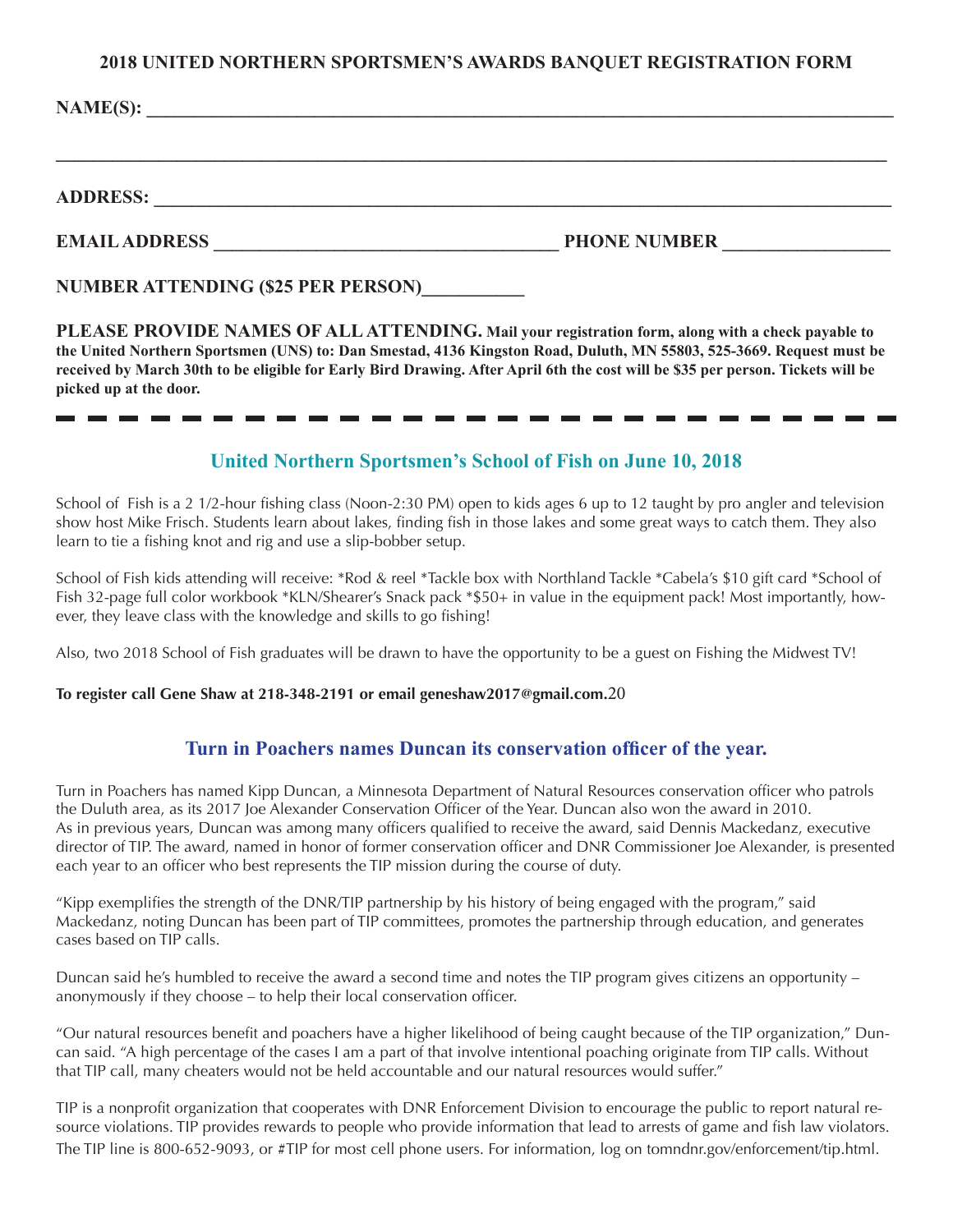#### **UNS March MEMBERSHIP MEETING Minutes March 14th,2018**

**Call to Order:** by President Tom Wasbotten @ 7:00 pm. Conservation Pledge.

**Roll Call of Officers:** Bob Kuettel, Tina Sund, Mike Foy, Larry Chesney, Duane Lasley, Dave Shrader, Judy Foy, Tom Wasbotten, Gene Shaw, John Bathke, Bob Klein, Dan Smestad and Cody Privette.

**Excused Officers:** Sandy Roberts, Bob Klein, Mike Drager, Eric Hansen.

**Correspondence:** None to share.

**Agenda Additions:** Motion to approve the agenda with the new additions by Gene Shaw 2nd by Judy Foy; Carried.

**Reading of Minutes:** Cody Privette read minutes from the February Membership Meeting. Motion to accept minutes as corrected by Mike Foy, 2nd by Dan Smestad; Carried. Synopsis of Board of Directors minutes from March was also read.

**Treasurer's Report - Tina Sund:** was reported as of 2/28/18. Motion to approve the report and pay the bills by Bob Kuettel, 2nd by Mike Foy; Carried.

**Membership Secretary's Report- Sandy Roberts: Mike Foy on behalf of Sandy:** Membership is currently 1,620, 21 2nd notices were sent, and there were 26 non renewals.

#### **Committee Reports:**

**Web Master – Eric Hansen: Cody Privette on behalf of Eric:** Updated the website and the Facebook page with range reservations, March Newsletter, and Sportsman's Banquet info.

**Incident Reports – Mike Foy:** Nothing new **Dave Shrader:** Issue with non-current memberships.

**Retreat Improvements & Maintenance – Dave Shrader:** Picked up brass and shotgun hulls. Cleaned up rifle range. Replaced target holders. Fixed trap thrower. Installed drill press.

**Volunteer Awards – Dan Smestad:** 88 members currently volunteering.

**Facilities Calendar – Bob Kuettel:** US Border Patrol will change their hours to 9am – 12. They have the rifle range reserved March 26th and 27th. DNR Youth Gun Safety 4/29.

**Finance Report – John Bathke:** Forest management plan is done and approved by DNR. Will file application for property tax classification 2c for a discount on taxes.

### **OLD BUSINESS:**

**Banquet (April 13, 2018) – Eric Hansen: Duane Lasley:** Donations coming in. 283 items on hand \$6,200+ in value. **Bob Kuettel:** Will order the guns soon. **Dan Smestad:** Tickets are starting to come in. The committee voted to lower the late fee for tickets. **Tina Sund:** The attendance certificates went out last weekend. We have the bags for tickets and prizes. **UNS Website Committee – Bob Kuettel:** Still waiting for Lance Parthe, waiting to meet.

**Motion Ledger Committee – Bob Kuettel:** Work in progress, want to go through some more info before we meet. **Campground Long Range Planning Committee – Bob Kuettel:** Still waiting on one more member. Will meet soon. **Berm Construction on Rifle Range – Bob Kuettel:** Work will start soon. Will begin planning before April. DNR matching grant is now unavailable, will have to pay complete cost.

#### **NEW BUSINESS:**

**Summer Fishing Contest June 8th & 9th 2018 – Pat & Debbie McAuliffe: Tom Wasbotten:** Been in contact with the McAuliffes. They are working on it. There will be some changes with donations. Will need some help. Already have our permit. **School of Fish June 10th, 2018 – Gene Shaw:** Already listed on the Cabelasschooloffish.com website. Limit to 18 kids. Open to ages to 5-16.

**UNS Newsletter Editor Resignation – Tom Wasbotten:** Tom gave overview of Joe Roberts resignation from the position of Editor of the Newsletter. Would like to thank Joe for many years of service.

**UNS Communications Committee-John Bathke:** Committee will meet tomorrow to address the newsletter.

**Attendance Drawing:** Jan Polecheck won the \$20.00

**Progressive Drawing:** Gerald Dietz was not present, therefore did not win \$90. **Members sick or in distress:** Bob Klein, Joe Roberts, and Mary Smestad.

**Adjournment:** Motion was made by Mike Foy, 2nd by Jon Polecheck at 8:05 pm; Carried.

Respectfully submitted by Cody Privette, Secretary.

Next Meetings will be the April BOD meeting on 4/4 and the April Membership meeting on 4/11. Both will be at 7pm at the retreat. Potluck at 6pm before board and membership meetings.